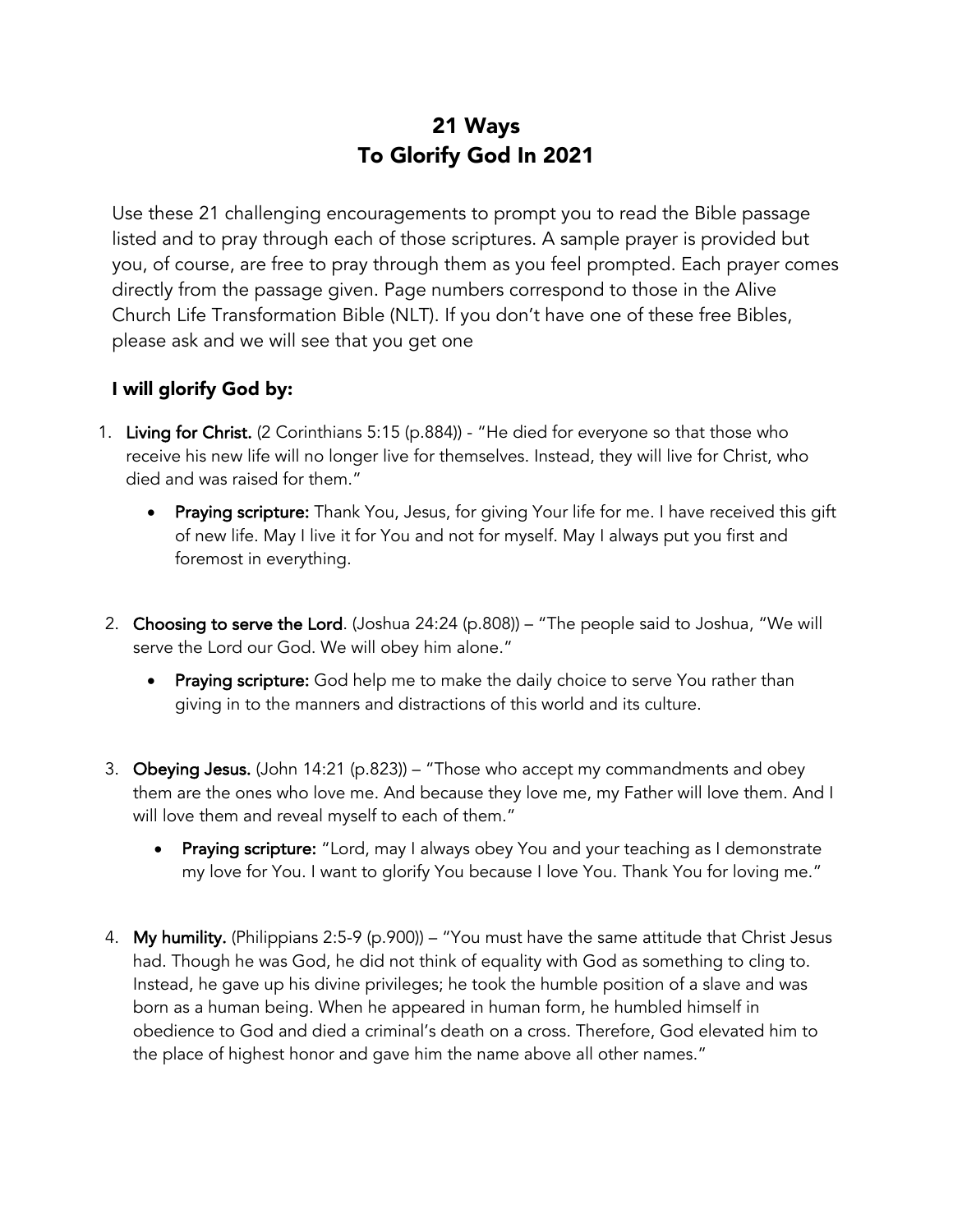- Praying scripture: Jesus, You are amazing in that You chose to humble Yourself for me and because of my sin. Thank you that You didn't just stay in heaven and leave us alone, but You came to earth to take on the humility of humanity—even to the point of having the position of a slave and dying like a criminal. May I today have Your mind of humility as I trust You—the One who is the Name above all names!"
- 5. Confessing of Jesus as Lord. (Philippians 2:10-11 (p.900)) *"…at the name of Jesus every knee should bow, in heaven and on earth and under the earth, and every tongue declare that Jesus Christ is Lord, to the glory of God the Father."*
	- Praying scripture: God I give You glory by confessing and bowing before Jesus as Lord. May You receive glory through my humble confession and obedience to You.
- 6. Confessing my sin. (Joshua 7:19 (p.172)) "Then Joshua said to Achan, "My son, give glory to the Lord, the God of Israel, by telling the truth. Make your confession and tell me what you have done. Don't hide it from me."
	- Praying scripture: God, I recognize that I am a sinner, so I hold nothing back as confess my sin to You. May You be glorified by my confession of Jesus as Lord thereby establishing a relationship with You—and in my daily confession of wrongdoing as I seek to honor You and bring You glory every day of my life.
- 7. Trusting in Him. (Romans 10:9-10 (p.864)) "If you openly declare that Jesus is Lord and believe in your heart that God raised him from the dead, you will be saved. For it is by believing in your heart that you are made right with God, and it is by openly declaring your faith that you are saved."
	- Praying scripture: Jesus I thank you that You are Lord. I declare it! I know that God raised You from the grave. You defeated sin and death, You died for me! I believe in my heart all of this and that through Jesus I am made right with You. I was separated from You because of my sin. You have bridged the gap. I openly declare my faith in You as the Leader of my life—my Lord! Thank You for forgiving my sins. Amen.

*(Note: If you prayed this prayer and you are truly making this declaration for the very first time, please let us know so we can help you with your Next Steps. You can email steve@alivechurch.com and our Next Steps Team will be in touch.)*

8. Praising God. (Psalm 145 (p.478)) – *"I will exalt you, my God and King, and praise your name forever and ever. I will praise you every day; yes, I will praise you forever. Great is the Lord! He is most worthy of praise! No one can measure his greatness."* (Psalm 145:1-3)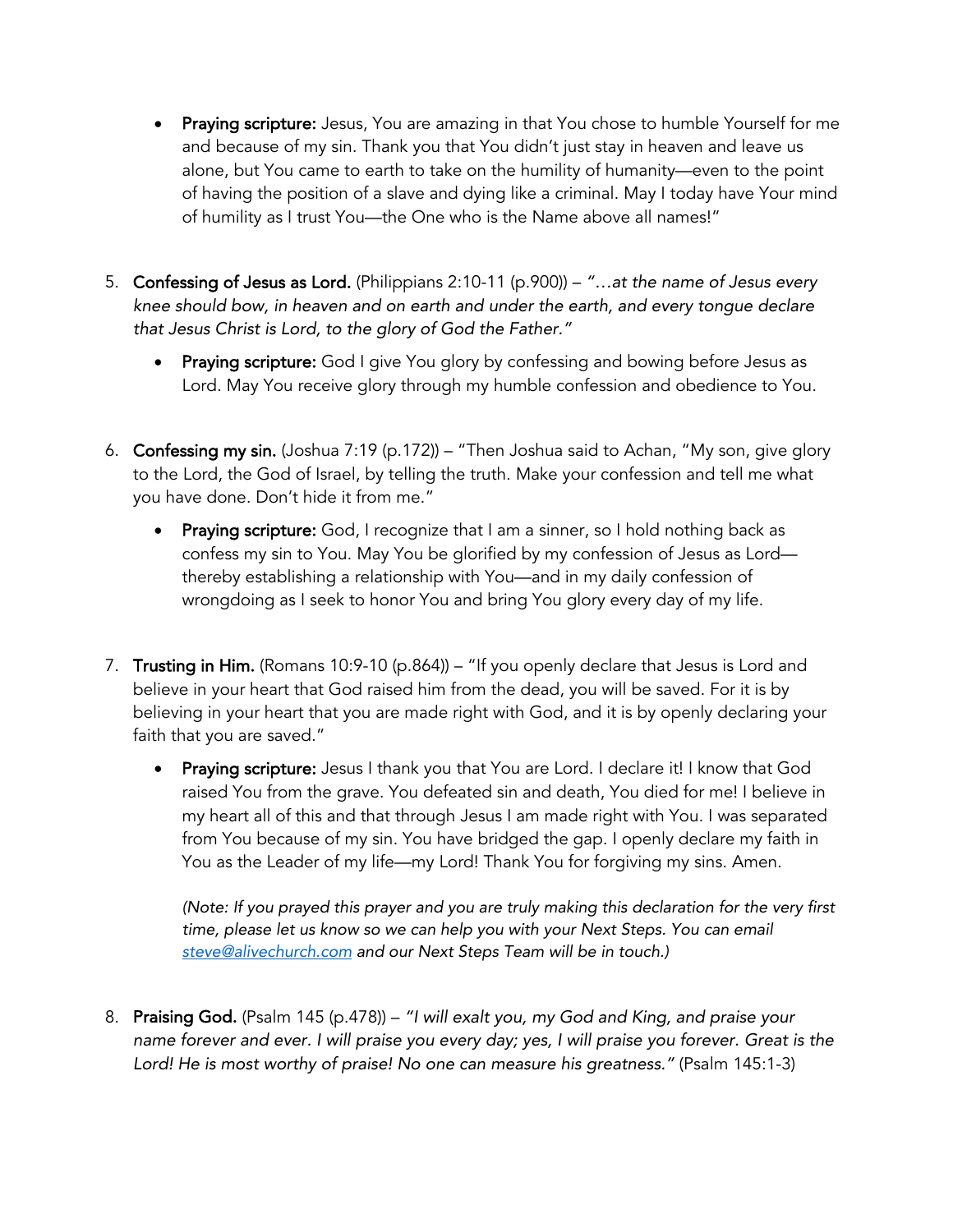- Praying scripture: Great are You, Lord! I exalt You, my God and my King. May I praise Your name today and forever. You are most worthy of praise, so I praise You right now! Your greatness cannot be measured. Great are you Lord!
- 9. Giving thanks to Him. (Luke 17:11-18 (p.799)) *"One of them, when he saw that he was healed, came back to Jesus, shouting, "Praise God!" He fell to the ground at Jesus' feet, thanking him for what he had done. This man was a Samaritan."* (Luke 17:15-16)
	- Praying scripture: Lord, May I never forget to acknowledge Who You are and what You have done in my life. May I always come back to You with an attitude of praise and thanksgiving so that You are glorified. Help me remember You and praise You today.
- 10. Ministering to others. (I Peter 4:10-11 (p.936)) *"God has given each of you a gift from his great variety of spiritual gifts. Use them well to serve one another. Do you have the gift of speaking? Then speak as though God himself were speaking through you. Do you have the gift of helping others? Do it with all the strength and energy that God supplies. Then everything you do will bring glory to God through Jesus Christ. All glory and power to him forever and ever! Amen."*
	- Praying scripture: Father, thank You for gifting me and all of Your Followers with a variety of spiritual gifts. May I use mine well to serve others and, therefore, bring glory to You. Thank You for empowering me. May all glory and power be to You forever and ever. Amen!
- 11. Proclaiming the Word. (II Thessalonians 3:1 (p.909)) *"Finally, dear brothers and sisters, we ask you to pray for us. Pray that the Lord's message (word) will spread rapidly and be honored wherever it goes, just as when it came to you."*
	- Praying scripture: Dear God, may You be glorified in the proclamation of Your Word. No matter my profession or vocation I have a call to proclaim Your Word in my words and in my actions. May they glorify You.
- 12. Maintaining moral purity. (1 Corinthians 6:18-20) *"Run from sexual sin! No other sin so clearly affects the body as this one does. For sexual immorality is a sin against your own body. Don't you realize that your body is the temple of the Holy Spirit, who lives in you and was given to you by God? You do not belong to yourself, for God bought you with a high price. So you must honor God with your body."*
	- Praying scripture: Holy Spirit you live in me. I am Your temple. Help me live in a way that is honoring to you. May I always seek to honor and glorify You, Lord God, with my body and in all that I do. My body is not just a physical thing with no spirit or soul.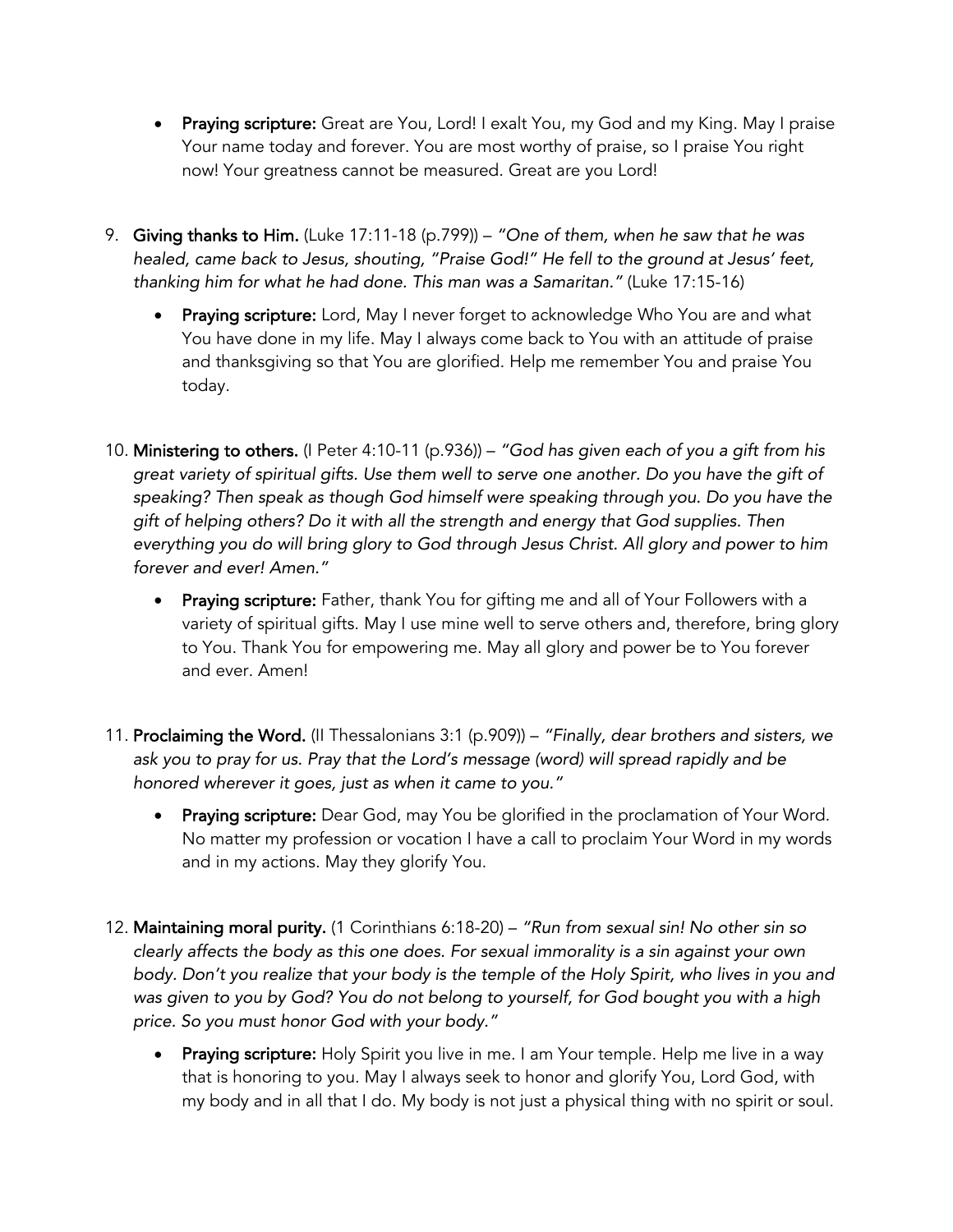It is Your home. I belong to You because You bought me with the high price of the life of Your Son, Jesus. Help me flee from all sin—especially sexual sin. In Your name, I pray and live. Amen.

- 13. Sharing the Good News of Jesus. (2 Corinthians 4:7 (p.884)) "*We continue to preach because we have the same kind of faith the psalmist had when he said, "I believed in God, so I spoke." We know that God, who raised the Lord Jesus, will also raise us with Jesus and present us to himself together with you. All of this is for your benefit. And as God's grace*  reaches more and more people, there will be great thanksgiving, and God will receive more *and more glory.* (2 Corinthians 2:13-15 (p.884))
	- Praying scripture: Sharing the gospel of Christ, seeing people turn from sin to the Savior . . . this most certainly glorifies You, Lord God. Help me to tell my story of faith in You to those with whom I come in contact. May Your grace reach more and more people through me and what You have done in me. You raised Jesus from the dead and You will raise me, too. Help me share that Good News so more and more come to You and You receive more and more glory.
- 14. Bearing spiritual fruit. (John 15:8-9 (p.824)) *"When you produce much fruit, you are my true disciples. This brings great glory to my Father. "I have loved you even as the Father has loved me. Remain in my love."*
	- Praying scripture: Jesus, I know that You are the Vine and I am a branch. Help me stay attached to you through obedience. I am Your disciple. Help me remain in Your love as—through You—I produce fruit in Your name. Thank You for loving me as the Father has loved You. Be glorified in all I do.
- 15. Boasting in the Cross of Jesus. (Galatians 6:14 (p.894)) *"As for me, may I never boast about anything except the cross of our Lord Jesus Christ. Because of that cross, my interest in this world has been crucified, and the world's interest in me has also died."*
	- Praying scripture: God I know that I have nothing to boast about on my own, but I have plenty to boast about when I am boating about You and the cross on which You chose to give Your life for my sins. My interest and hope are not in the things of this world but completely based on You and Your work on that cross. All glory to You!
- 16. Suffering. (I Peter 4:14-16 (p.936)) *"If you are insulted because you bear the name of Christ, you will be blessed, for the glorious Spirit of God rests upon you. If you suffer, however, it must not be for murder, stealing, making trouble, or prying into other people's affairs. But it is no shame to suffer for being a Christian. Praise God for the privilege of being called by his name!"*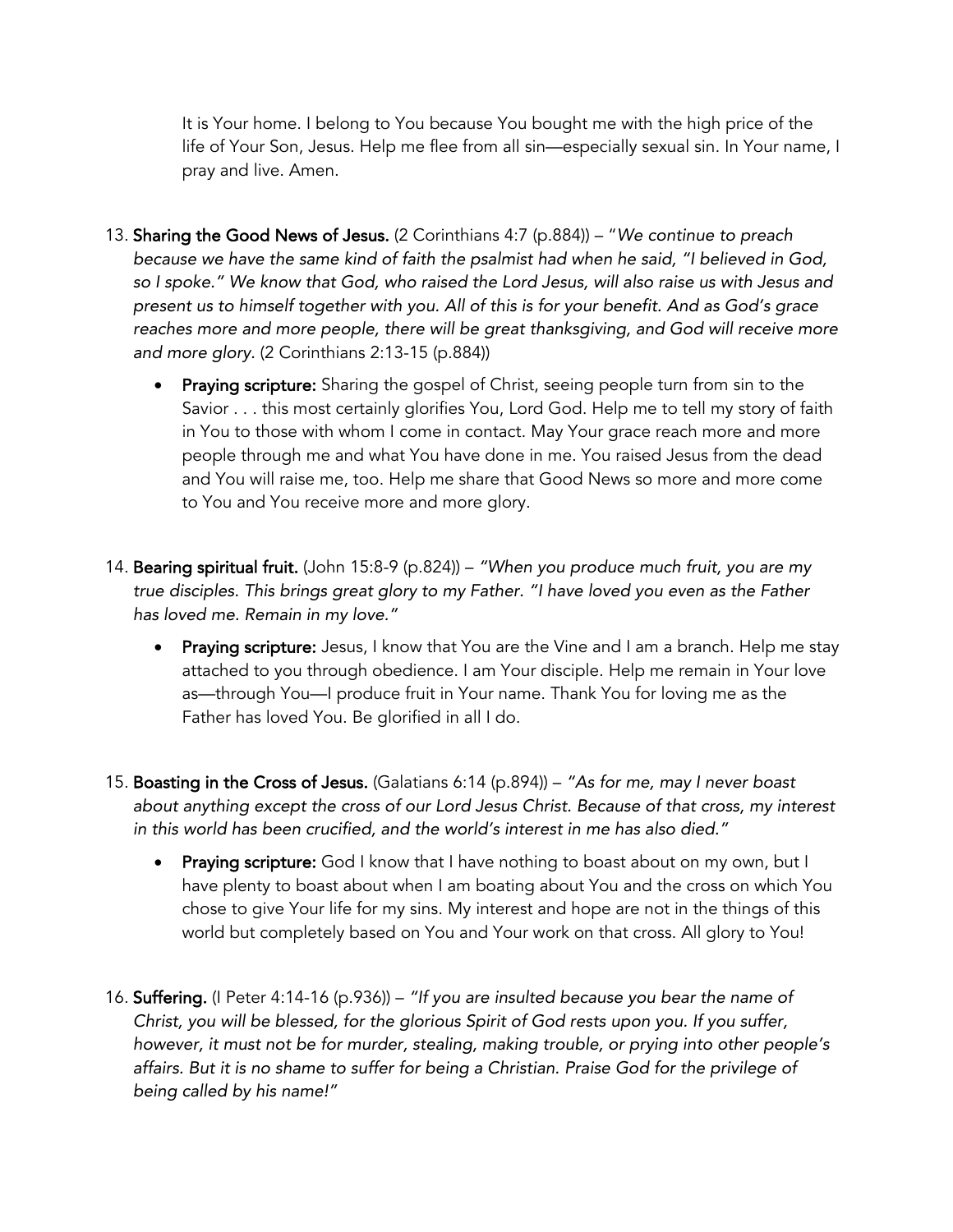- Praying scripture: This is one that's not much fun to pray, Lord. But I know that Jesus, You suffered the ultimate shame when You went to the cross to pay the debt for sin that I owed. I owed it but You paid it! You suffered for doing good. May I consider it an honor to suffer in Your Name. Your spirit rests on me and in me. May You be glorified through any hardship I may face.
- 17. Praying. (John 14:13 (p.823)) *"You can ask for anything in my name, and I will do it, so that the Son can bring glory to the Father."*
	- Praying scripture: Thank You, Jesus, for this promise. May I never forget that the key is to pray "in Your name" so that I am praying in lockstep with You. May my praying in the will and for the will of Christ glorify You.
- 18. Preserving unity. (Romans 15:5-7 (p.868)) *"May God, who gives this patience and encouragement, help you live in complete harmony with each other, as is fitting for*  followers of Christ Jesus. Then all of you can join together with one voice, giving praise and *glory to God, the Father of our Lord Jesus Christ. Therefore, accept each other just as Christ has accepted you so that God will be given glory."*
	- Praying scripture: Lord, we are Your Church. We represent You in who we are and in all we do. You have been patient with me and with us. You give us the patience and encouragement to live in harmony as Your people. May we live fittingly as Followers of Jesus. We are striving to be like-minded in Christ, with One Voice for One Purpose so that You will receive honor and glory. And may we never forget You, the One Who holds all of it together.
- 19. Living as a Child of the King. (1 Peter 2:9 (p.935)) *"…you are a chosen people. You are royal priests, a holy nation, God's very own possession. As a result, you can show others the goodness of God, for he called you out of the darkness into his wonderful light."*
	- Praying scripture: Father God, thank You that I am Your very own possession. I am a child of the King! I am part of a chosen people—a royal priesthood. I can come directly to You without the need of a priest or middleman. May the privilege You have given me cause me to show others Your goodness so that they too can experience being in the Royal Family—not based on birth or marriage but based totally in You! Thank You for calling me out of the darkness and into Your marvelous light.
- 20. Remembering. (1 Corinthians 11:24-26 (p.877)) *"'This is my body, which is given for you. Do this in remembrance of me.' In the same way, he took the cup of wine after supper, saying, 'This cup is the new covenant between God and his people—an agreement confirmed with my blood. Do this in remembrance of me as often as you drink it. For every*